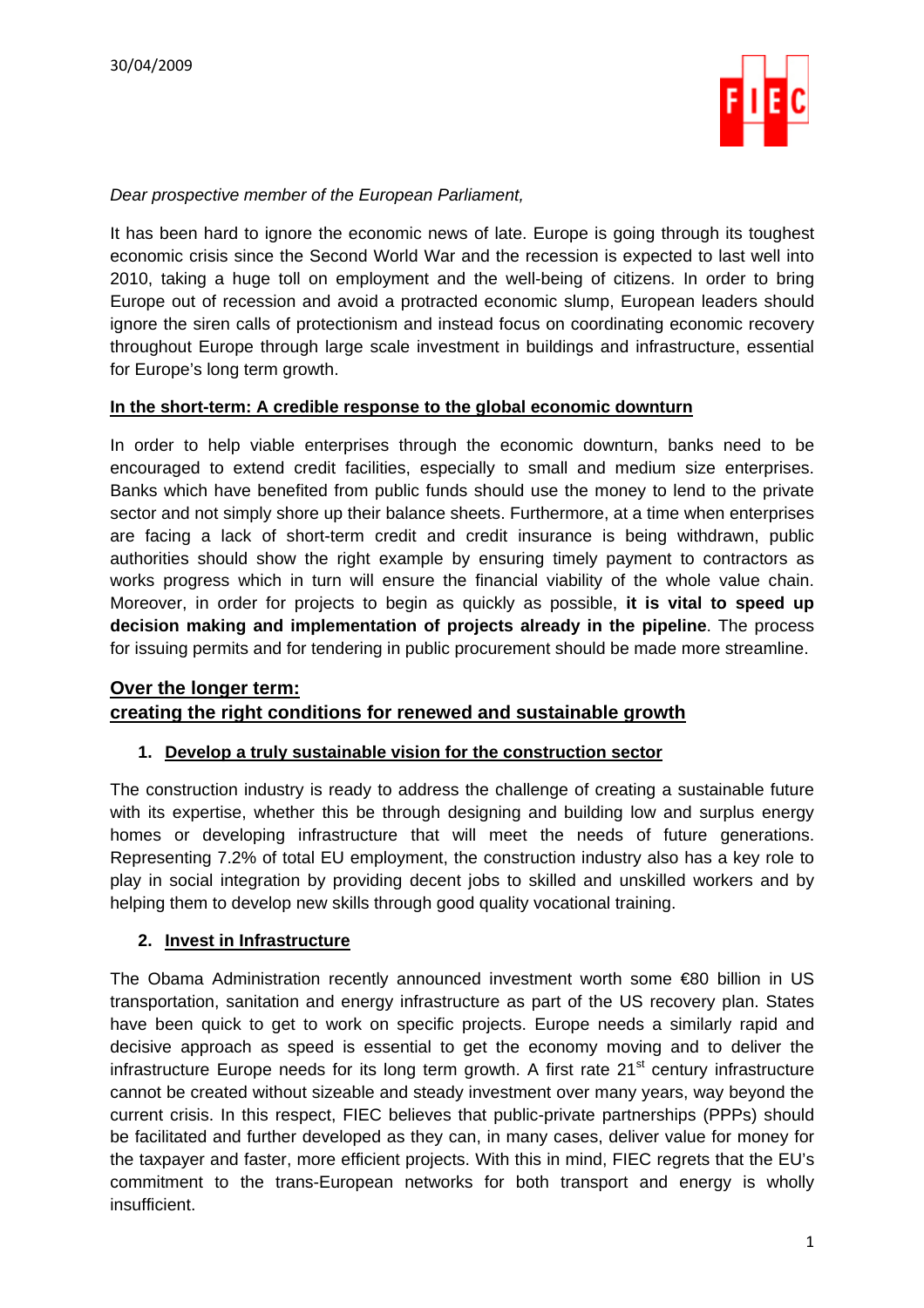

## **3. Invest in energy efficiency in the building stock to fight climate change and secure future energy supply**

It is an oft-repeated mantra: Europe's buildings are the single biggest source of energy demand through heating and lighting our homes and offices. Furthermore the vast majority of Europe's housing stock is poorly insulated and in dire need of improvement. It has been estimated that action in the building stock alone could put Europe on track to meet its goal for a 20% reduction in greenhouse gas emissions by 2020. Neither should the benefits in terms of reduced reliance on fossil fuels be underestimated.

## **4. Foster activity in the residential sector through reduced VAT**

Economic recovery will be led by the small and medium size enterprises that make up the construction industry. Therefore FIEC welcomes the political agreement reached in the Council enabling Member States to apply reduced rates of VAT to renovation services, though we regret the agreement did not go further. Renovation is key to boosting energy efficiency in the building stock. Given this, it is unacceptable that measures taken to save energy continue to be taxed at a higher rate than the consumption of energy!

## **5. Avoid protectionism and boost employment**

The current crisis has seen the rise of the spectre of protectionism. This should be resisted. It is precisely by eliminating barriers and opening the Internal Market that we have created the prosperity we have today. Labour force mobility is key to economic growth in the construction industry and beyond and it should be encouraged. Of course, this should not be done at the detriment of the protection of workers. Legislation exists at EU level aiming precisely at the protection of workers (e.g. the "Posting of Workers" Directive). It is essential that this legislation is correctly and fully implemented and enforced.

## **6. More flexibility in the use of EU measures for employment**

As in other industrial sectors, employment in the construction industry is affected by the economic downturn. Public authorities should allow a more flexible use of existing funding schemes to provide assistance to those losing their jobs. In particular, at European level, access to the "European Social Fund" and the "European Globalisation Adjustment Fund" should be facilitated.

## **7. Avoid undue red-tape and legal burdens**

At a time when enterprises are under immense financial pressure, the last thing they need is undue red-tape and unnecessary legal burdens. Construction projects involve many enterprises, the vast majority of which are SMEs, acting both as main contractor and subcontractors. Legislators should not seek to set a "one size fits all policy" making, for instance the main contractor liable for the employment and fiscal practices of all sub-contractors in the value chain. This will unfairly penalize honest companies with proven track-records for the wrong doing of others and make them take the responsibility of public authorities.